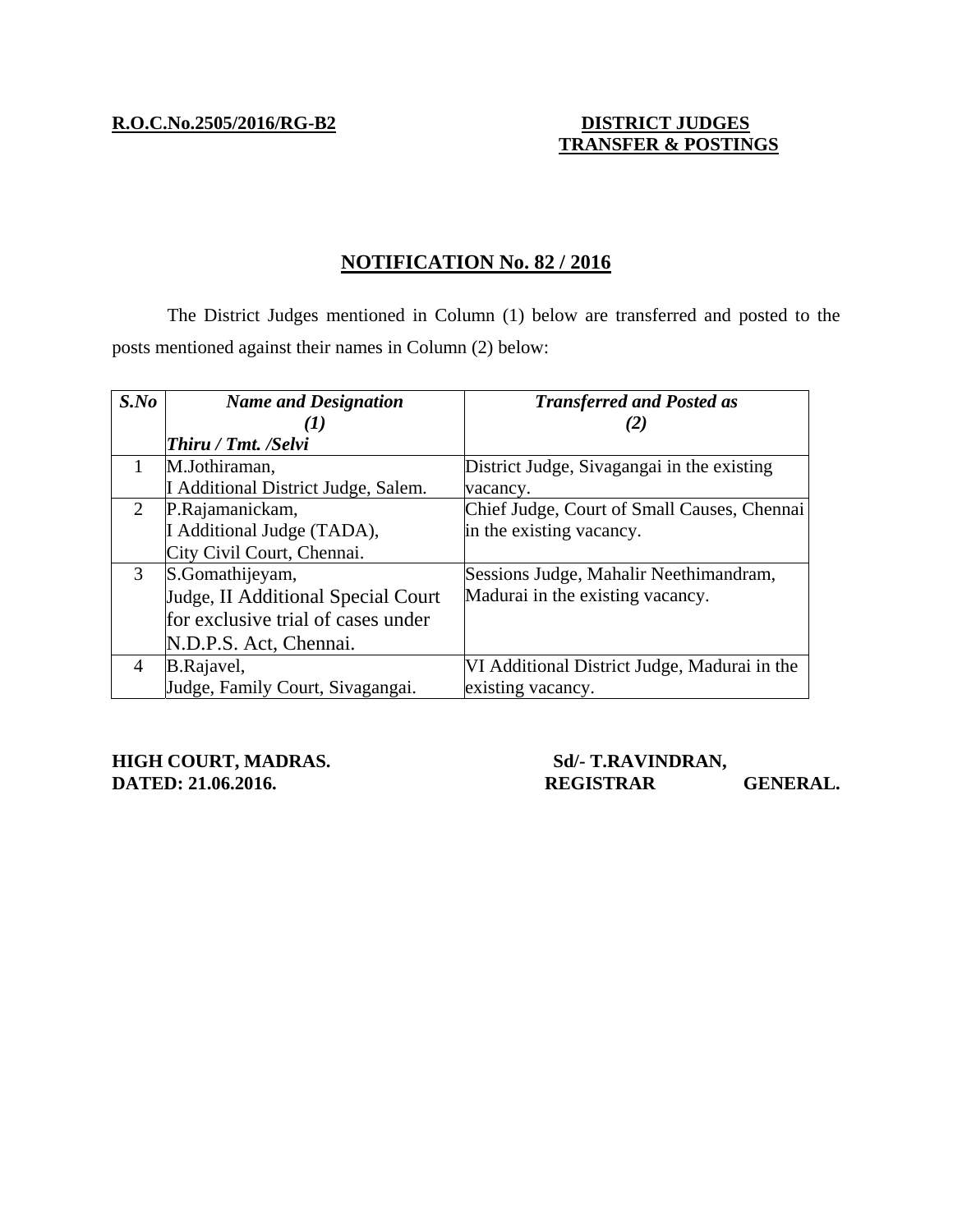#### **R.O.C.No.2505/2016/RG-B2**

### **OFFICIAL MEMORANDUM**

Sub: Courts and Judges - District Judges - Transfer and Postings – Notification issued - Joining instructions - Issued.

.............

Ref: High Court's Notification No. 82 / 2016, dated : 21.06.2016.

 Thiru M.Jothiraman, I Additional District Judge, Salem, who has been transferred and posted as District Judge, Sivagangai, in the High Court's Notification cited above, is required to hand over charge of his post to the II Additional District Judge, Salem, immediately and take charge of the post of District Judge, Sivagangai, immediately, without availing full joining time.

 Thiru P.Rajamanickam, I Additional Judge (TADA), City Civil Court, Chennai, who has been transferred and posted as Chief Judge, Court of Small Causes, Chennai, in the High Court's Notification cited above, is required to hand over charge of his post and additional post of V Additional Judge (TADA), City Civil Court, Chennai, to the II Additional Judge, City Civil Court, Chennai, immediately and take charge of the post of Chief Judge, Court of Small Causes, Chennai, immediately, on the same day.

 Tmt. S.Gomathijeyam, Judge, II Additional Special Court for exclusive trial of cases under N.D.P.S. Act, Chennai, who has been transferred and posted as Sessions Judge, Mahalir Neethimandram, Madurai, in the High Court's Notification cited above, is required to hand over charge of her post to XIII Additional Judge (CBI Cases), City Civil Court, Chennai and additional charge post of Additional District Judge & Presiding Officer, Principal Special Court under E.C., Chennai to the VIII Additional Judge (CBI Cases), City Civil Court, Chennai, immediately and take charge of the post of Sessions Judge, Mahalir Neethimandram, Madurai, immediately, without availing full joining time.